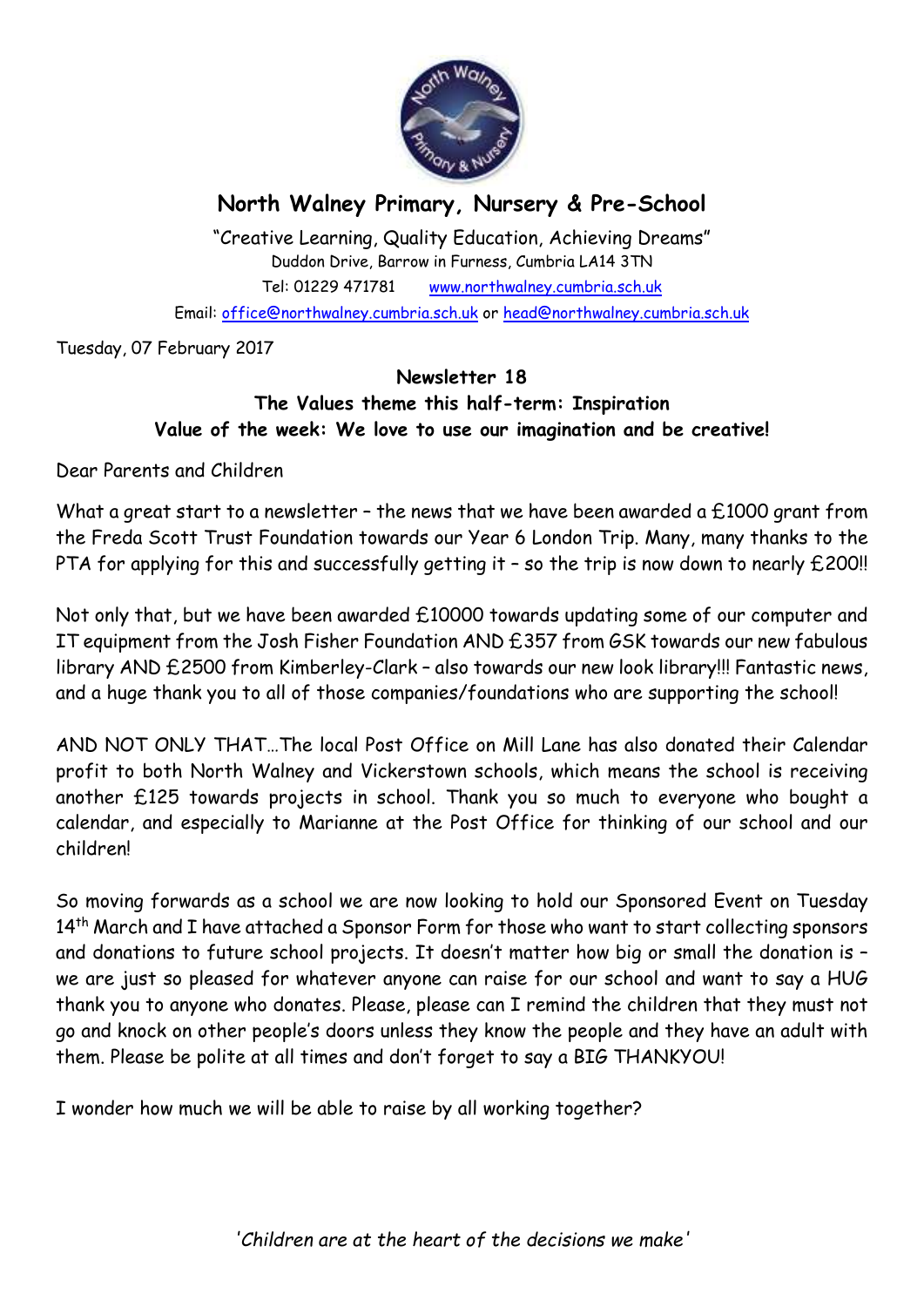#### **Green Jumpers awarded for Perseverance**

It is often quite hard to keep trying and not give up but last week these worthy winners kept persevering in many different ways – well done!



### **Tesco Embroidered School Uniform Service**

I ordered myself a new hoodie and white polo-shirt through the new Tesco service last week and it arrived on Thursday. It looks great I have to say and is good quality. Mrs Malone also has some samples in the school office if you want to have a look.

If you are ready to order now then you can either go to the school website and find information on the School Uniform page, or just go to the website, http://www.tesco.com/direct/clothing/ and then scroll down and find the tab on the left saying 'School Uniform'. Enter the school 's details and order what you need. School then receives 5% commission on any orders completed over the internet! Thank you to Mrs Malone for another wonderful way of raising money for school as well as providing a great service for parents. Samples can be seen in school – just pop in!





#### **Parent's Evening Appointments**

Don't forget to send your slip back in so that you can book an appointment with your child's classteacher! It would be great to see everyone on the night.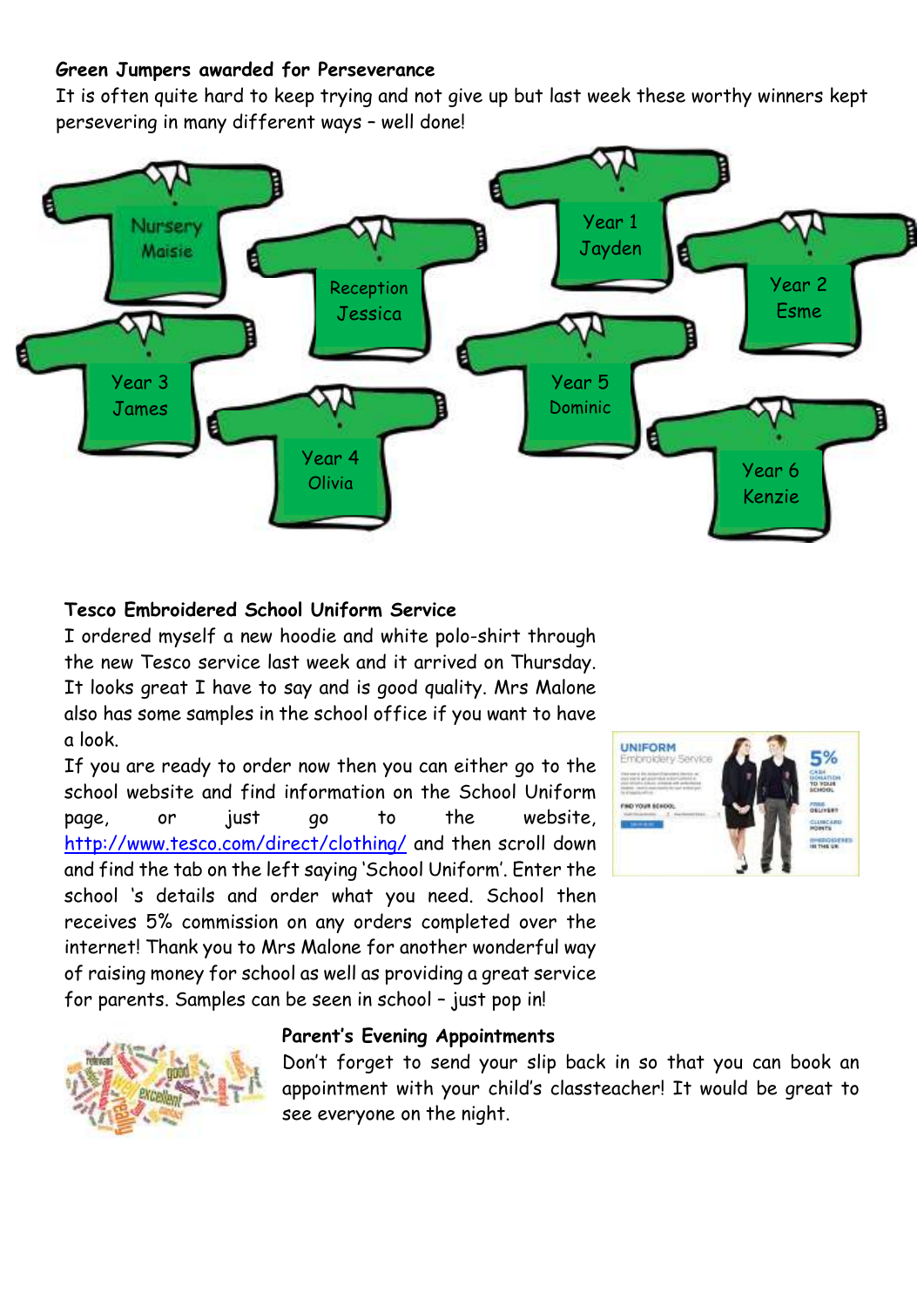

#### **Parent View**

Have you completed Parent View yet this year? This is your opportunity to complete the quick Ofsted questionnaire online. It takes about 5-10 minutes and is totally anonymous, you just have to register and away you go. Would be great to hear what everyone thinks of our great school! Don't forget you can also post a review on our Facebook page like other people have already done! https://parentview.ofsted.gov.uk/

#### **Contact Details – Phone numbers and addresses**

Mrs Malone will be sending out the current details we have for you and your child over the next few weeks – please take some time to check these details and let us know of any changes. It is really important that you keep the school up to date, especially with phone numbers! Thank you.





#### **Pupil Premium reminder**

I posted on Facebook and Twitter the new form to claim for up to £3000 towards your child's education. Please, please, please make sure you download the form and complete it if you think you might be entitled to this huge amount of money! We know there are still some parents who haven't claimed yet – and this money will go back in the Government's pocket unless it is claimed!!

### **Valentines Disco and Cancellation of Barrow AFC Football Training that night! Tuesday 14th February**

Quick reminder that we are having our Valentines Disco on Tuesday 14th February – details in a previous newsletter. The football training that night will be cancelled so that the children can all join in with the disco.



Tickets cost £1.00 and are available from the school office and please remember that Nursery and Reception children need an adult with them. Snacks and drinks will be available to buy during the disco!

## **Cost of School Dinners**



We have been notified by Dolce that the cost of a school meal will be increasing by 10 pence from 1<sup>st</sup> April. This means that a school meal for Nursery children will now cost £1.90 and for junior children will now cost £2.40 per day. Also, please remember to cancel your child's school dinner on the system if your child is off ill. Thank you!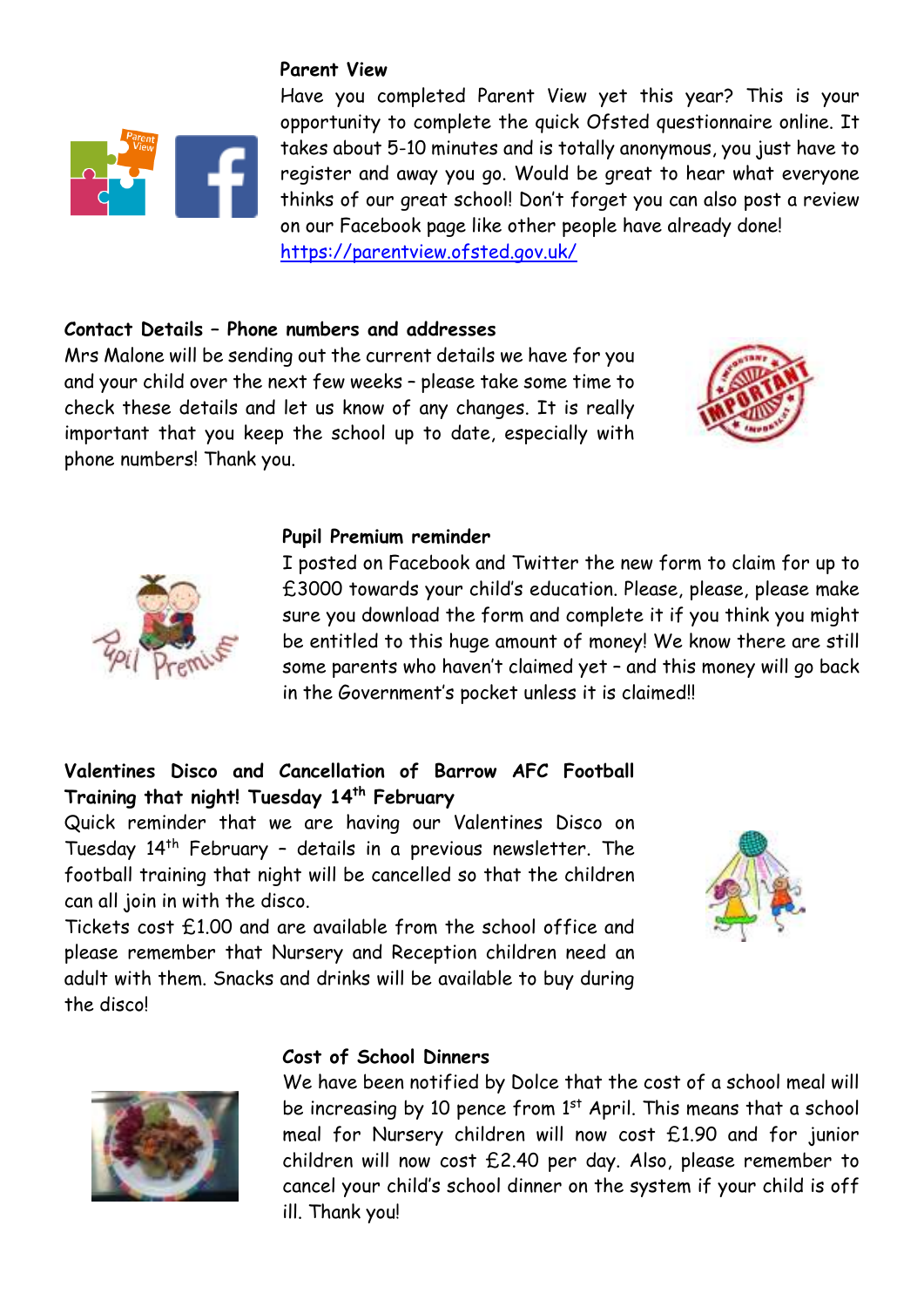#### **Design-a-Christmas Stamp competition**

If any of our budding artists would like to enter this year's competition to design a new Christmas stamp, then please pop in and see Mrs Malone who has the entry forms. Entries must be in by 17<sup>th</sup> March.





#### **Next PTA Meeting**

Is this Wednesday  $(8^{th}$  February) after school in the library please come along if you are free – the more the merrier!

**We are looking for 2 new Parent Governors!**

Details will be coming out tomorrow about nominations for 2 new Parent Governors. If you are interested and would like to find out more details then please pop in and see either myself or Miss Mountford. Thank you to those who apply!



And finally…

The Facebook and Twitter feeds are starting to gather momentum, so if you haven't had a look yet then why not go and find us online and then follow us! As we get the new IT equipment installed in school I am hoping to use Twitter even more to share what is happening in school so sign up, sign in and keep an eye out!

And also….Miss Usher has asked me to remind everyone to keep their PE kits in school for the week so that they can get out and do PE whenever we can, rather than always sticking to specific days! Thank you!

Yours sincerely,

#### **Dates for this week:**

| Day                                | <b>Activity</b>                     |
|------------------------------------|-------------------------------------|
| Monday 6 <sup>th</sup> February    |                                     |
| Tuesday 7 <sup>th</sup> February   | 3:15pm Barrow AFC Football Club for |
|                                    | Y3/4/5/6 after school               |
| Wednesday 8 <sup>th</sup> February | 3:15pm: Multi-Sports with Tom after |
|                                    | school                              |
| Thursday 9 <sup>th</sup> February  | 3:15pm Karate after school          |
| Friday 10 <sup>th</sup> February   | 2:15pm: Year 1/2 Book and a Biscuit |
|                                    | session in the library              |
| Monday 13 <sup>th</sup> February   |                                     |